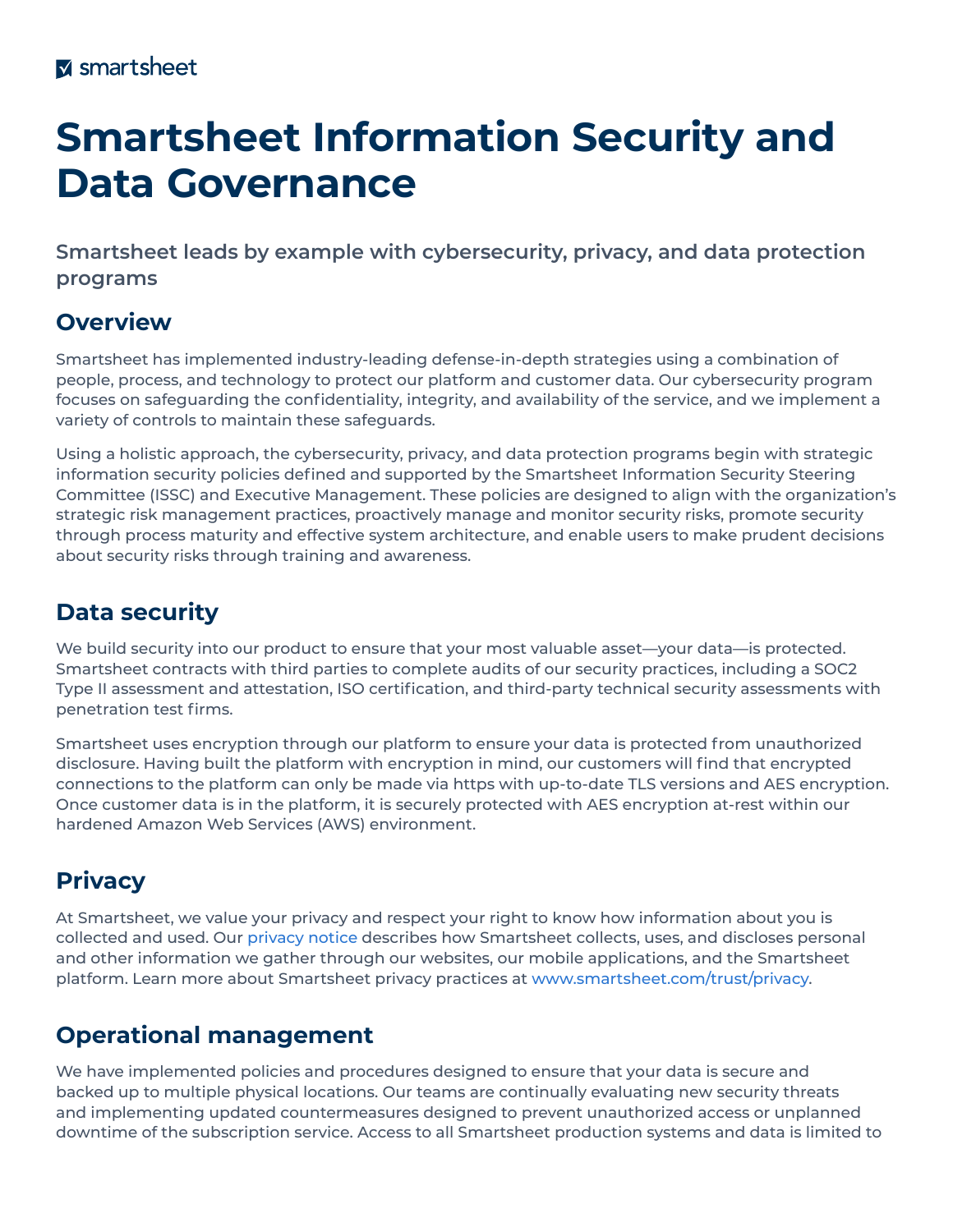#### **M** smartsheet

authorized members of the Smartsheet Engineering Team based on the principles of least privilege and need-to-know. We review these rights regularly to ensure that they align with those principles.

Smartsheet publishes system status information on the [Smartsheet status site](https://status.smartsheet.com/). Smartsheet typically notifies customers of significant system incidents by email, if they have signed up for automatic updates on the Smartsheet status site.

### **Data center security, continuity, and redundancy**

We work with AWS, the market leader in public cloud services, in order to ensure that you can deliver services to your organization confidently on a platform, you can trust. We have multi-site data redundancy through AWS hosting services and their services that are rigorously reviewed and tested resulting in attestations and certifications including SOC 2, ISO 27001, and FISMA. AWS facilities include rigorous physical protections, including multi-factor physical authentication protocols, continuous surveillance, and 24x7 production environment management.

Smartsheet also maintains internal processes and plans in order to address business continuity events and disaster recovery scenarios. These plans are reviewed and tested on an annual basis and are distributed to applicable staff throughout the organization. Our usage of AWS services allows us to operate in multiple AWS data centers that are geographically isolated in order to prevent a simultaneous impact at all of the data centers where Smartsheet production services operate.

## **User Activity Monitoring**

Running your business processes — from team projects to strategic initiatives — on Smartsheet means that it's critical to have detailed, enterprise-wide visibility into user activity. Smartsheet offers several types of logs in the application for customers to review and determine if activities align with organizational policies. These include a user login history, a sheet access report, a sheet Activity Log, and cell level history in a sheet. Specific details on each are identified in the articles below:

- [How to view user login history](https://help.smartsheet.com/articles/520101-viewing-login-history-team-business-enterprise-)
- [How to manage users in a multi-user plan](https://help.smartsheet.com/articles/795920-manage-users-multi-user-plan)
- [How to track the history of changes with Activity Log](https://help.smartsheet.com/articles/2476206-track-sheet-changes-with-activity-log)

Additionally, Smartsheet offers a premium capability known as Event Reporting. With Smartsheet Event Reporting, you can monitor user behavior, and view activity and actions taken within the Smartsheet platform. Event Reporting helps to ensure organizational compliance by showing you the granular details of who is doing what in Smartsheet and when. You can quickly identify abnormal behavior and affirm that your company's data is being used within the established guardrails.

#### **Access management**

The Smartsheet platform supports a Role-based access control (RBAC) model with respect to administration, where system administrators can manage higher privilege features of their plan such as user administration or administration of sheet sharing. With respect to the sharing of sheets, Smartsheet operates on a discretionary access control (DAC) model for the purposes of sharing sheets and collaboration. By default, sheets are not accessible unless shared with a user either directly or in a workspace. For full details, review our articles on [User Types and Sharing Permissions Explained](https://help.smartsheet.com/articles/2476646-infographic-user-types-sharing-permissions-decoded) and [Account-Level User Types for Multi-User Plans](https://help.smartsheet.com/articles/520100-user-types).